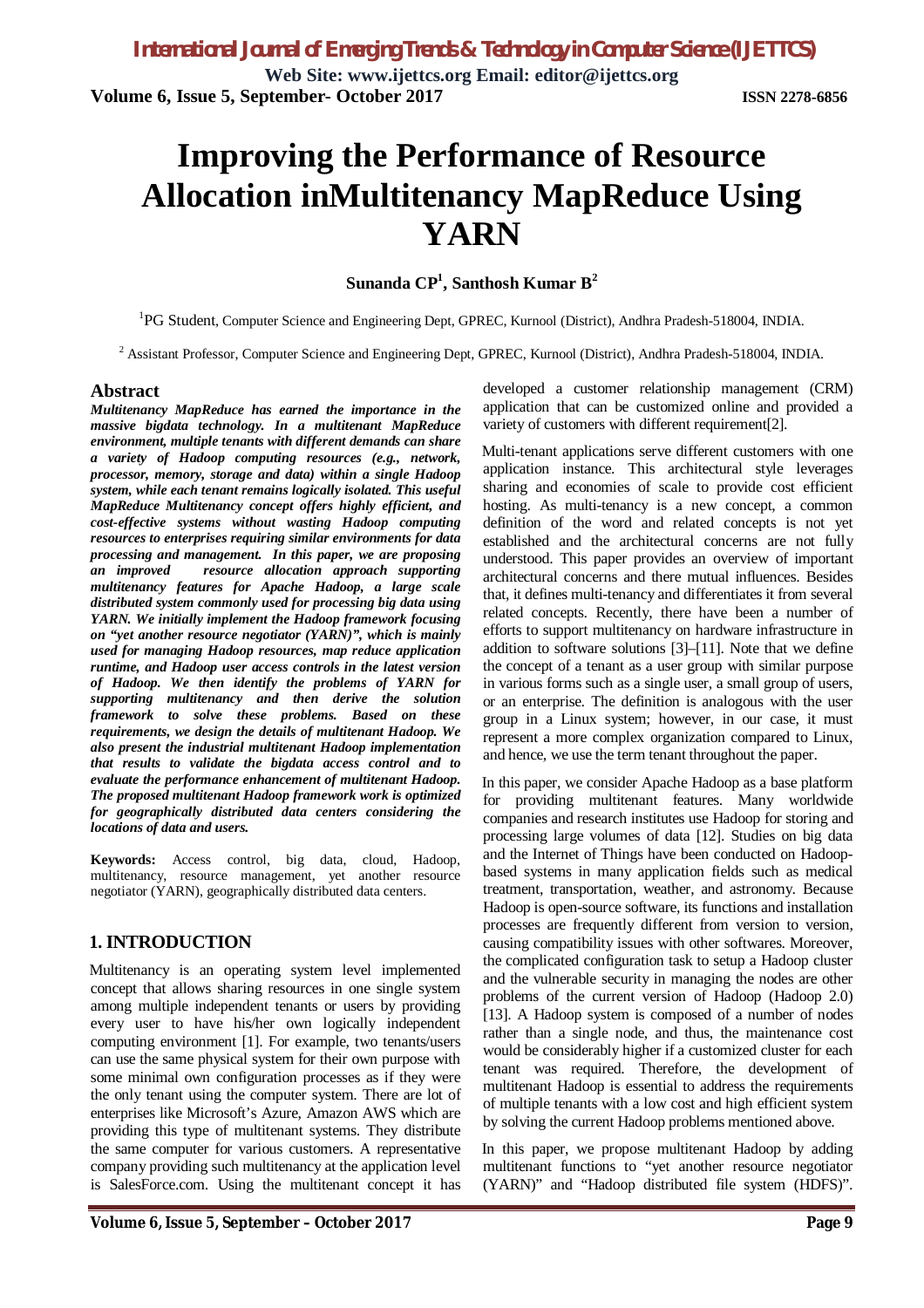**Web Site: www.ijettcs.org Email: editor@ijettcs.org**

#### **Volume 6, Issue 5, September- October 2017 ISSN 2278-6856**

YARN is a new component of Hadoop 2.0 that provides the resource management function optimized for a distributed system. Because re source management is a major constituent in providing the concept of multitenancy, we first address YARN. To begin, we identify three problems in the original Hadoop which is used in many big data platforms provided by Hortonwork [14], Cloudera [15], and other organizations.

**Problem 1**: Hadoop cannot provide multitenancy because itlacks an integrated management function of the etadata for

tenants,resources,accesscontrollists(ACL),andotherobjects. We call this problem *the metadata integrationand management problem*.

**Problem 2**: The real time reflection of information change is not possible in the current version of YARN because the current metadata are managed in a number of extensible markup language (XML) files. We call this problem *the real-time resource managementproblem*.

**Problem 3**: The current version of YARN cannot efficiently manage the cluster resources in a distributed system because it can only control limited resources (CPU and memory), and itis difficulttosupportfinegrainedresourceallocationbytenantor job. We define this problem *the multiple resource management problem*.

**Problem 4**: In current enterprise environment, no proper solution is available for multitenant Hadoop which is distributed across the globe.

The proposed multitenant Hadoop is designed and implemented to solve the above four problems, thereby significantly improve the performance and applicability of multitenancy Hadoop. This is the major contribution of this paper. The purpose of this paper is to present the appropriate solutions with their design and implementation for multitenant Hadoop as presented in Table 1. By applying the proposed solutions to YARN and HDFS of Hadoop 2.0, we can solve the problems relating to security vulnerability and tenant management. We can also provide the fine-grained resource allocation and enhanced resource management with real-time control, ultimately rendering multitenancy in Hadoop. With the proposed system, each tenant can have his/her own logically isolated computing and storage environment on one shared physical resource cluster. It obviously reduces the maintenance cost significantly and improves the efficiency of Hadoop. The contribution of the paper is as follows. First, we propose the concept and the requirements of multitenancy in Hadoop. Then, we analyze Hadoop for supporting multitenant functions and formally define three problems for providing multitenancy in Hadoop. By presenting a solution for each problem, we propose the novel design of multitenant Hadoop. Finally, we implement the proposed multitenant Hadoop and demonstrate its validity and superiority with real experimentation. To the best of our knowledge, we believe that our research is the first concrete work addressing the multitenant property in Hadoop. The rest of this paper is organized as follows. Section II describes related work and explains major research trends. Section III derives improvements and requirements for multitenancy by analyzing Hadoop. Section IV presents the proposed

Multitenant YARN to be proposed and implemented. Section V presents the experimental evaluation of our implementation. Section VI summarizes and concludes the paper with future work.

#### **A.Multitenancy**

As mentioned in the introduction, multitenancy is technology that allows different tenants to share computing resources in a single system as if each is the only user of the system. With the growth of cloud computing technology, the coverage of multitenancy has been gradually broadened to support sharing at all layers of computing systems such as platforms, DBMSs, system infrastructures and applications. Many studies have been performed on multitenancy; we use the reference architecture defined by Gartner as illustrated in Fig. 1 [16]. Fig. 1 presents several multitenancy models according to the degree and type of resources that can be shared across ten ants. The first shared-nothing model, which means single tenancy, provides each tenant with a separate system.



**Figure 1:** Example for Multitenant System

The subsequent models provide "other parts" or everythingshared systems from infrastructures to applications, depending on the specific architecture. In general, the coverage of the system infrastructure is analogous to Infrastructure as a Service (IaaS) in cloud computing, the coverage of the database and application platform is Platform as a Service (PaaS), and the coverage of application logic is Software as a Service (SaaS). Virtualization and access control for security are considered as core technologies that require different approaches according to the characteristics of the models. Fig. 1 identifies the various models by sharing coverage; however, the majority of multitenancy research efforts focus primarily on a shared-everything system that can provide a logical independent computing environment to each user at low cost by reducing the inefficiencies caused by system installation and management for each user.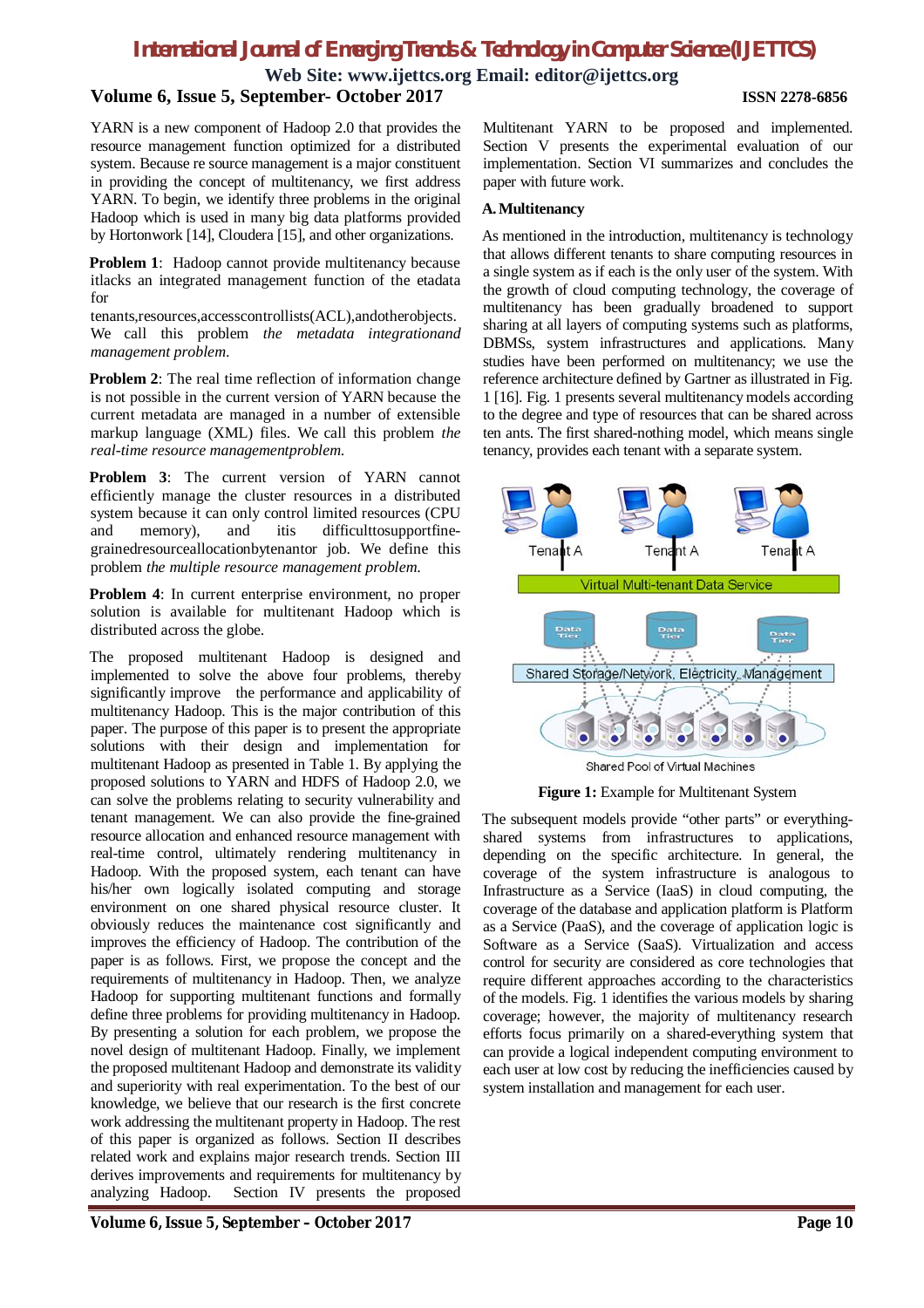**Web Site: www.ijettcs.org Email: editor@ijettcs.org**

### **Volume 6, Issue 5, September- October 2017 ISSN 2278-6856**

**Table 1:** Major feature trends on multitenancy

| Approa<br>ch   | <b>Security Patterns</b> | <b>Extensibility</b><br><b>Patterns</b> | <b>Scalability</b><br><b>Patterns</b> |
|----------------|--------------------------|-----------------------------------------|---------------------------------------|
| <b>Separat</b> | <b>Trusted Database</b>  | Custom                                  | Single                                |
| e              | Connections              | Columns                                 | Tenant                                |
| Databa         | Secure Database          |                                         | Scaleout                              |
| ses            | Tables                   |                                         |                                       |
|                | Tenant Data              |                                         |                                       |
|                | Encryption               |                                         |                                       |
| <b>Shared</b>  | <b>Trusted Database</b>  | Custom                                  | Tenant-                               |
| Databa         | Connections              | Columns                                 | <b>Based</b>                          |
| se,            | Secure Database          |                                         | Horizontal                            |
| Separa         | Tables                   |                                         | Partitioning                          |
| te.            | Tenant Data              |                                         |                                       |
| Schem          | Encryption               |                                         |                                       |
| as             |                          |                                         |                                       |
| <b>Shared</b>  | <b>Trusted Database</b>  | Pre allocated                           | Tenant-                               |
| Databa         | Connections              | <b>Fields</b>                           | <b>Based</b>                          |
| se,            | Tenant View Filter       | Name-Value                              | Horizontal                            |
| <b>Shared</b>  | Tenant Data              | Pairs                                   | Partitioning                          |
| Schem          | Encryption               |                                         |                                       |
| a              |                          |                                         |                                       |

#### **B. Apache Hadoop and YARN**

Apache Hadoop, a large open-source project, is a distributed processing framework for the management and analysis of large volumes of data, which has been a technology trend in the field of IT with big data issues worldwide. Hadoop is largely classified into version 1.x consisting of HDFS and MapReduce, and version 2.x, which incorporates YARN into version 1.x.



**Figure 2:** Overall architecture and execution flow of YARN

In the version 1.x, MapReduce is responsible for the data processing and resource management, whereas in version 2.x, the resource management is removed from MapReduce and addressed by the new component YARN. Because MapReduce in Hadoop 1.x performs both cluster and resource management and job processing management, severe bottlenecks occur in a large cluster of more than 4,000 nodes [17]. Further, because the number of map and reduce tasks that can be run on a single node is limited, even though some resources are available on that node, they may not be utilized [17]. To solve this problem, Yahoo! designed is YARN as an improvement of MapReduce. The purpose of YARN is to remove bottlenecks that occur in the existing system, by separating the resource management from the job execution management of MapReduce, and to provide a general-purpose computing environment for running a variety of applications in addition to Map Reduce. YARN consists primarily of Resource Manager, Node Manager, and Application Master; Fig. 2 illustrates the overall architecture and flow based on these components. Resource Manager, a kind of master server responsible for managing Hadoop internal resources, identifies the available resources in a cluster and allocates them to applications. Then, NodeManager, a module for managing the data processing work performed on each node, acts in a slave role to assist ResourceManager in the monitoring of the status of each node in a cluster. Finally, ApplicationMaster, a module executed by each application, monitors the application status and reports it to ResourceManager.

The client submits an application and necessary information to ResourceManager.

Resource Manager identifies an application node that can run the application submitted by the client and executes Application Master on that node. When Application Master runs normally, it registers itself to Resource Manager to send and receive information. Application Master makes a request to Resource Manager for a container to run the application. When Resource Manager assigns a container, Application Master directs the NodeManager with the corresponding container to execute the container and delivers the necessary information to execute the application. The application running in the container delivers the execution and status information to ApplicationMaster. While the application is running, the client directly communicates with ApplicationMaster to obtain information on the application execution. When the application completes, Application Master deletes the related information from Resource Manager and terminates itself. Then the container assigned to the application becomes available to other jobs. The basic execution flow of YARN shown in Fig. 2 is as follows [18]. In this paper, we modify and complement this flow to provide multitenancy functionality.

### **C.Hadoop Partitioning Skew**

In the state-of-the-art MapReduce systems, each map task processes one chunk of the input data, and generates a sequence of intermediate key-value pairs. A hash function is then used to partition these key-value pairs and distribute them to reduce tasks. Since all map tasks use the same hash function, the key-value pairs with the same hash value are assigned to the same reduce task. During the reduce stage, each reduce task takes one partition (i.e., the intermediate key-value pairs corresponding to the same hash value) as input, and performs a user-specified reduce function on its partition to generate the final output. This process is illustrated in Fig. 1. Ideally, the hash function is expected to generate equal size partitions if the key frequencies, and sizes of the key-value pairs are uniformly distributed. However, in reality, the hash function often fails to achieve uniform partitioning, resulting into skewed partition sizes. For example in the InvertedIndex job [14], the hash function partitions the intermediate key-value pairs based on the occurrence of words in the files. Therefore, reduce tasks processing more popular words will be assigned a larger number of key-value pairs. As shown in Fig. 1, partitions are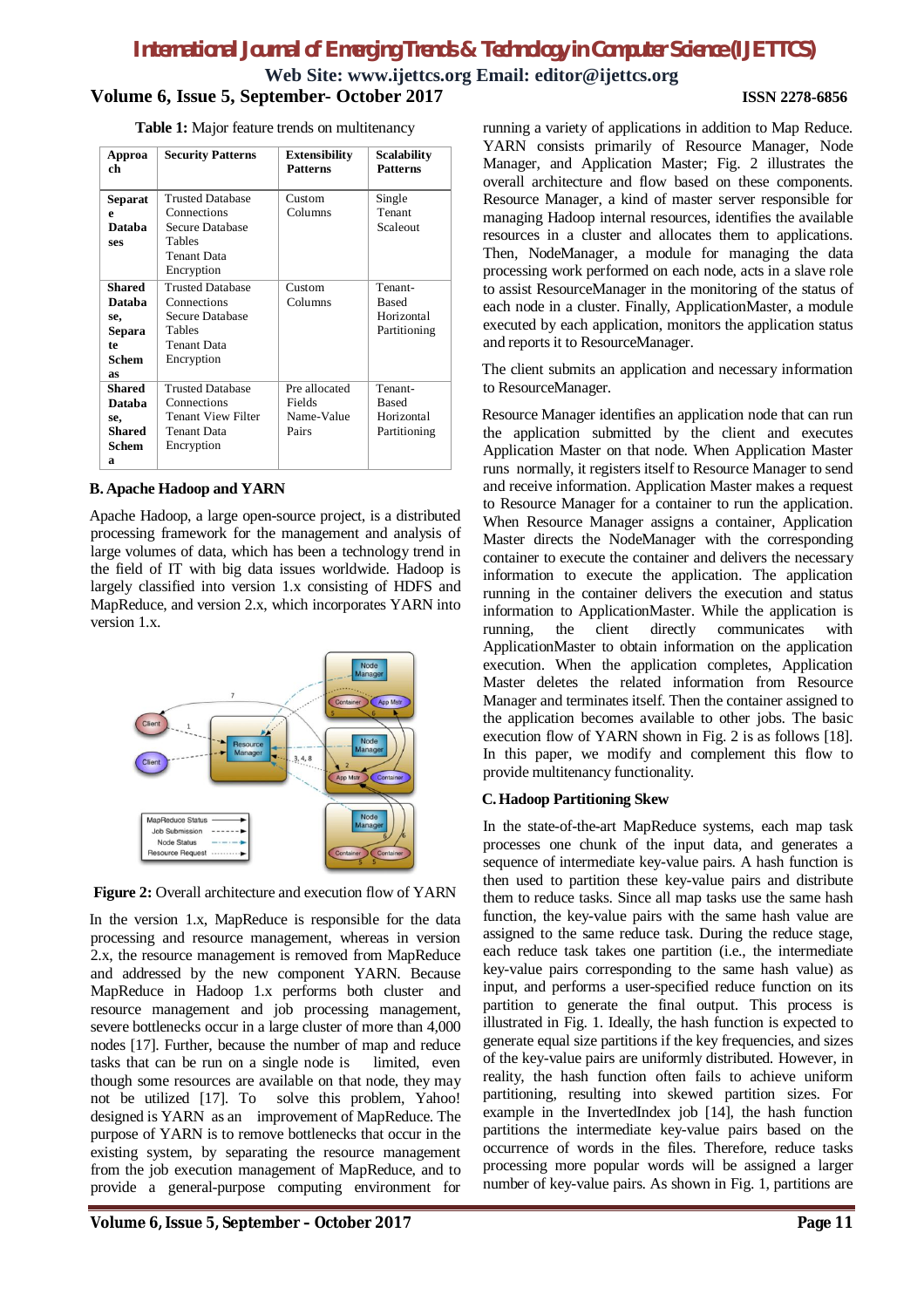**Web Site: www.ijettcs.org Email: editor@ijettcs.org**

#### **Volume 6, Issue 5, September- October 2017 ISSN 2278-6856**

unevenly distributed by the hash function. P1 is larger than P2, which causes workload imbalance between R1 and R2. Zacheilas and Kalogeraki [3] presented the following reasons of partitioning skew:

Skewed key frequencies: Some keys occur more frequently in the intermediate data. As a result, partitions that contain these keys become extremely large, thereby overloading the reduce tasks that they are assigned to.

Skewed tuple sizes: In MapReduce jobs where sizes of the values in the key-value pairs vary significantly, even though key frequencies are uniform, uneven workload distribution among reduce tasks may arise.

In order to address the weaknesses and inadequacies experienced in the first version of Hadoop MapReduce (MRv1), the next generation of the Hadoop compute platform, YARN [15], has been developed. Compared to MRv1, YARN manages the scheduling process using two components: a) ResourceManager is responsible for allocating resources to the running MapReduce jobs subject to capacity constraints, fairness and so on; b) an ApplicationMaster, on the other hand, works for each running job, and has the responsibility of negotiating appropriate resources from ResourceManager and assigning the obtained resources to its tasks. This removes the single point bottleneck of Job- Tracker in MRv1 and improves the ability to scale Hadoop clusters. In addition, YARN deprecates the slot-based resource management approach in MRv1, and adopts a more flexible resource unit called container. The container provides resource-specific, finegrain accounting (e.g., < 2GBRAM;1CPU>). A task running within a container is enforced to abide by the prescribed limits. Nevertheless, in both Hadoop MRv1 and YARN, the schedulers assume each reduce task has uniform workload and resource consumption, and therefore allocate identical resources to each reduce task. Specifically, MRv1 adopts a slot-based allocation scheme, where each machine is divided into identical "slots" that can be used to execute tasks. However, MRv1 does not provide resource isolation among colocated tasks, which may cause performance degradation at run-time [16].

## **2. DATASET PREPARATION AND DESCRIPTIONREQUIREMENTS ANALYSIS OF MULTITENANT YARN**

#### **A. Problem Analysis of the Original Hadoop**

As identified in the Introduction, the original Hadoop and YARN do not include an integrated metadata management scheme (Problem 1), do not provide real-time resource management (Problem 2), and have a limited resource management scheme (Problem 3). In this section, we describe each of these problems in more detail. Problem 1, which is not only related to YARN but also related to overall Hadoop, makes it impossible to support multitenancy owing to the lack of an integrated metadata management scheme. The core metadata for multitenancy include information on users/tenants, components, ACLs, system resource allocation, and other resource information.

Such metadata are important factors necessary to operate a Hadoop cluster and are stored in a number of XML files in the latest version of Hadoop. However, because the size of the metadata increases as with the number of users increase, it requires a considerable amount of time to read and write the XML files. Therefore, in this paper, we provide a novel design for the integrated metadata to efficiently manage the resource information. This is related to the solution of Problem 2, and consequently, must be considered to effectively use database functions for adding metadata management features to the original YARN Problem 2, as it relates to YARN, makes real-time resource management impossible. Because it uses XML files, we must restart the system to apply the metadata when they change. However, it is not only inefficient to restart Hadoop with a number of nodes whenever metadata are changed, but also inappropriate for a real-time service. Moreover, if multiple users are using a single Hadoop cluster together, more serious problems may result from the system restart. In this paper, we propose a metadata management scheme based on a database system as a solution and design it to support real-time resource management. Problem 3 can be further divided into two sub-problems. First, the original YARN manages only the CPU and memory as the distributed resources, resulting in many constraints on allocating and managing other important resources. In particular, for environments with many active users, it is essential to manage the network and disk resources. Therefore, the resource management scheme must be extended to address all system resources including CPU, memory, network, and disk. Second, the original YARN can only allocate resources for a job by the unit of ratio (%). However, detailed allocation per user is frequently required for resource management in a distributed system. To solve these problems, we design a multitenant scheduler to support resource allocation by user/job and value-based assignment, which is described in detail in Section IV.

**B.** Requirements Analysis for Multitenancy in Hadoop

In this section, we analyze the requirements for multitenant YARN based on the problems described in Section III. A. In Table 3,we summarize the requirements with the detailed features for each requirement.

REQ-META ,a requirement for Problems1and 2 in Section III. A, indicates that metadata management of users / tenants, Hadoop components, resources allocation, and the ACL of components is required. This requirement becomes a design base of the data management responsible for the overall information of Hadoop. A detailed explanation of the meta data for REQ-METAisasfollows:

• **User/tenant information**: This describes the informationon Hadoop users and the organizations to which each user belongs. Hadoop performs user authentication and authorization using the Linux account information (account name obtained by the Linux command, 'whoami'), which can be a security vulnerability if multiple users are sharing Hadoop. For example, if a malicious user discovers another user's Linux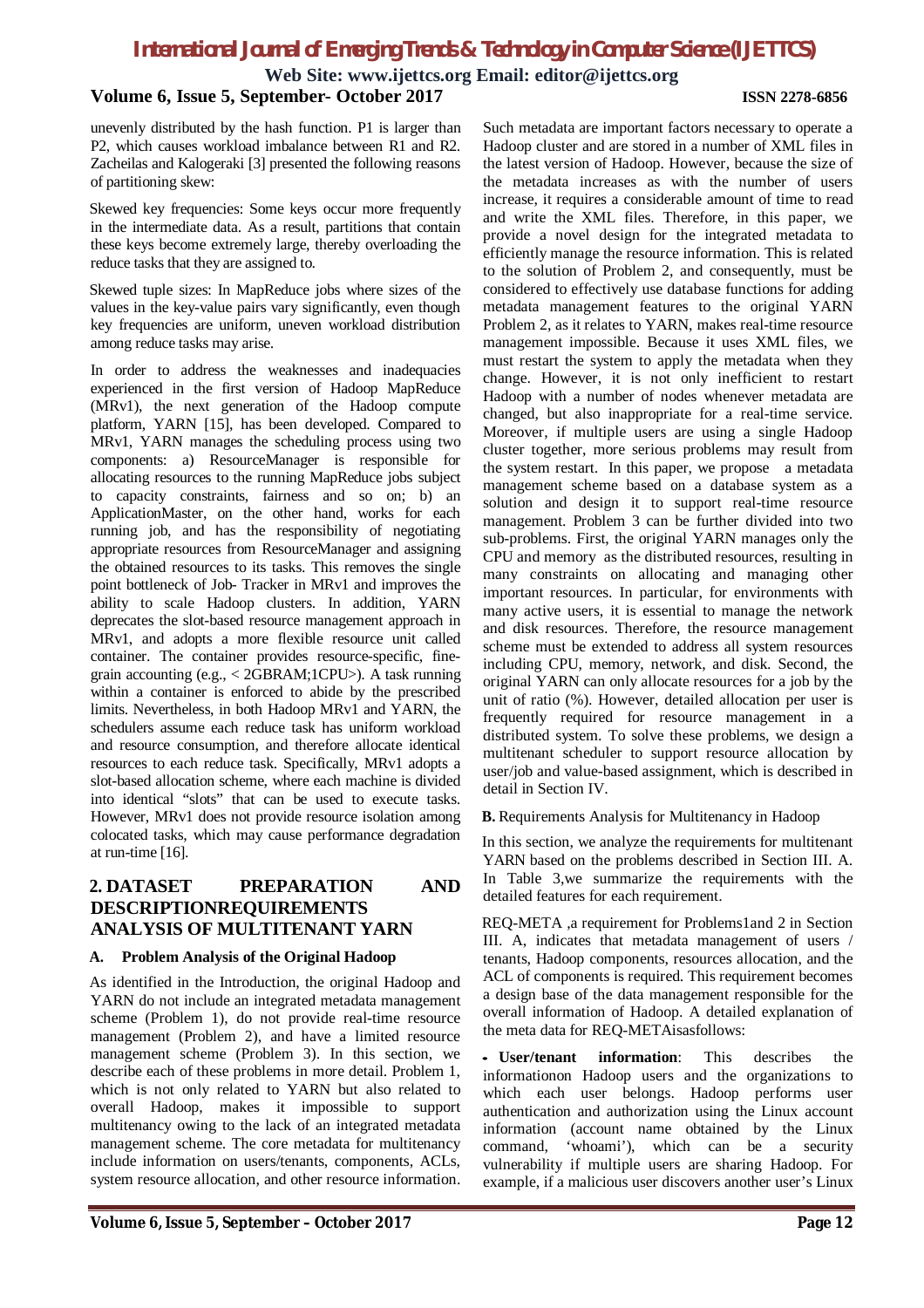#### **Web Site: www.ijettcs.org Email: editor@ijettcs.org Volume 6, Issue 5, September- October 2017 ISSN 2278-6856**

account name, s/he can access a Hadoop cluster by mimicking other accounts and cause a significant risk to the entire cluster if the account has full access privileges to file management and job execution in Hadoop. Further, owing

|  |  | <b>Table 2:</b> Definitions of multitenant YARN requirements |  |  |
|--|--|--------------------------------------------------------------|--|--|
|--|--|--------------------------------------------------------------|--|--|

|                 |                      | Associated |
|-----------------|----------------------|------------|
| Requiremnet     | Definition           | problem    |
|                 | Integrated metadata  |            |
|                 | to manage the        |            |
|                 | information of       |            |
|                 | users/tenants.       |            |
|                 | resources, and ACL   |            |
|                 | together of a        | Problem 1  |
| <b>REQ-META</b> | Hadoop cluster       | Problem 2  |
|                 | Real-time reflection |            |
|                 | of user updates,     |            |
| REQ-            | ACL, and resource    |            |
| <b>RTIME</b>    | changes              | Problem 2  |
|                 | Extension of the     |            |
|                 | resource manage-     |            |
|                 | ment to network and  |            |
|                 | storage as well as   |            |
| <b>REQ-MRES</b> | CPU and memory       | Problem 3  |
| REQ-            | Resource allocation  |            |
| <b>RALLO</b>    | per user/job         | Problem 3  |
|                 | data distribution    |            |
|                 | across the           |            |
| <b>REQ-GEO</b>  | geography            | Problem 4  |

to the lack of the ability to manage users and tenants, it is difficulttoreflectadiverseandcomplexorganizationalstructur e. For this problem, we designed Hadoop based on Kerberosauthentication[19]toenhancethesecurityandmanag e user/tenantswithvariousorganizationstructures.

• **Component information**: Components indicate the main

contenttobemanagedwithinHadoop;examplesarefiles(d irectories), services, andjobs.

- **ACL information**: The ACL includes the access rights of a user/tenant to Hadoop components. Because the current YARNmanagestheinformationwithmultipleXMLfiles,d ynamic system configurations are not feasible, and the only permission that can be granted is limited to enable/disable modes.<br>• Resource allocation
- **information:** Resource allocation indicates the resource information allocated to a user/tenant and job in YARN. An example is the amount of CPU, memory, network, and disk usage by auser/tenant.

 REQ-RTIME is the requirement derived from Problem 2. REQ-RTIME requires that the modification of users, resources, and ACL information is to be reflected in a real-time manner. Considering the requirements from both REQ-META of the integrated metadata management and REQ-RTIME of the real-time metadata reflection, we must implement a database system having the advantages of easy data management, fast response time, and system stability for an efficient solution. Consequently, we design MetaDatabase

### **3. MULTITENANT YARN FRAMEWORK**

#### **A. OverallArchitecture**

Fig. 3 presents the overall architecture and operation flow of the multitenant YARN framework proposed in this study. As shown in the figure, numerous modifications are required because clients' ability, Meta Database, Resource Manager, and Node Manager are added or updated, compared to the original YARN in Fig. 2. In Fig. 3, the functions underlined are modified or added to provide multitenancy inYARN.This changes reflect the requirements previously explained in subsection III-B; they are summarized in Tables 4 and 5.We briefly describe the figure and tables asfollows.



**Figure 3:** Multitenant Yarn

The primary difference from the existing system in Fig. 2 is the creation of MetaDatabase for the metadata management in Fig. 3. To provide the multitenancy function while sending and receiving information from/to MetaDatabase, modules in ResourceManager must be modified and added. Further more, Resource Manager must be modified to reflect metadata modification without a system restart, evenin the case where the administrator of the Hadoopclusteradds/updates/deletesvarious

In a multitenant environment, the greater the number of system users, the larger the information content in the system and metadata relating to the users and tenants. Similar to REQ-META, a previously defined requirement, because the metadata management scheme of the current version of Hadoop is difficult to support such multitenancy, the solution for the integrated metadata management is surely required for the multitenancy in a new Hadoop. Thus, in this paper we propose the integrated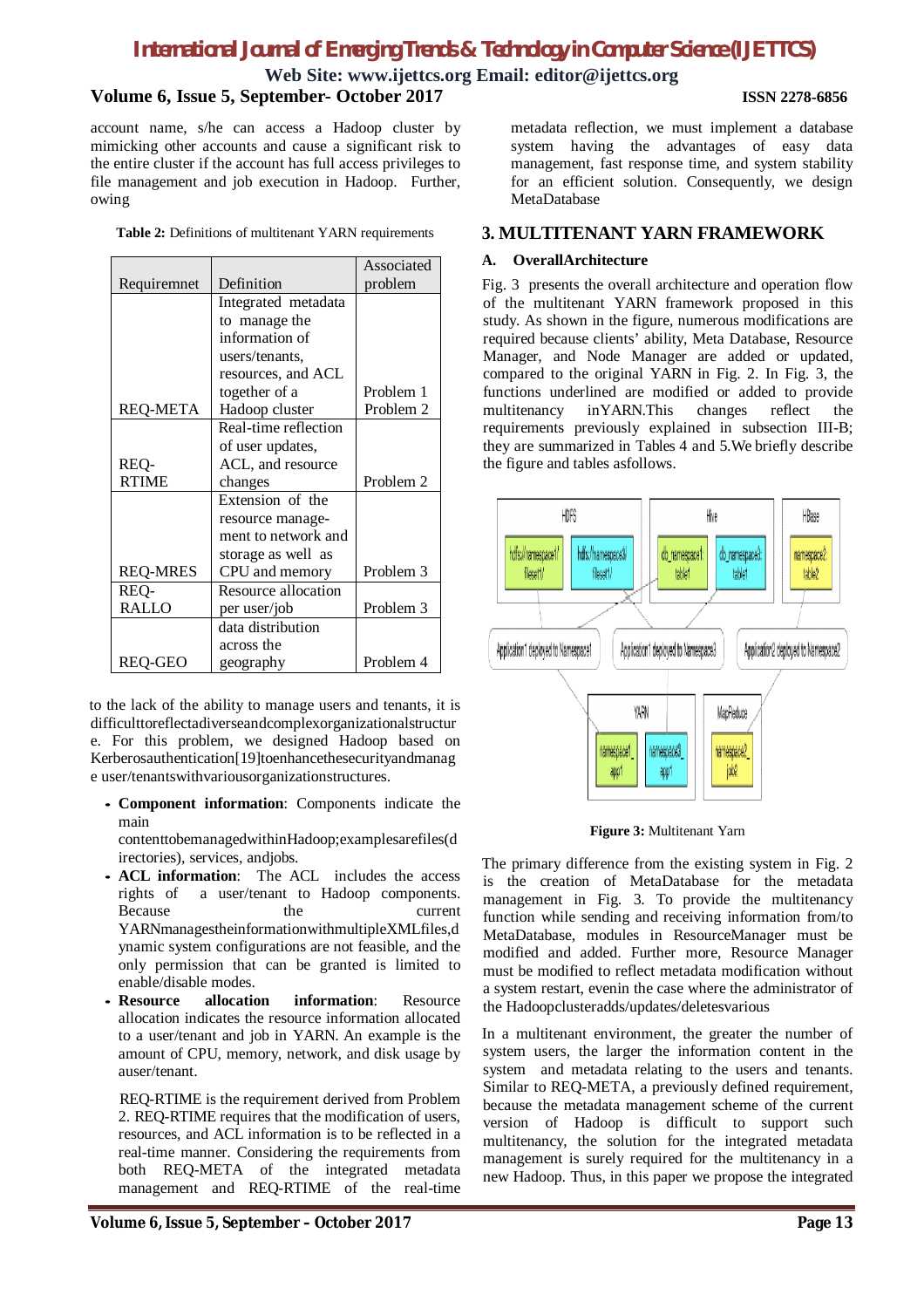**Web Site: www.ijettcs.org Email: editor@ijettcs.org**

#### **Volume 6, Issue 5, September- October 2017 ISSN 2278-6856**

MetaDatabase, which efficiently manages all metadata and reflects this metadata into the system quickly.



**Figure 4** Multitenant YARN Framework

- (1) **User and tenant information**: This information is divided into a user table (USER), a tenant table (TENANT), and a user-tenant mapping table (USER\_TENANT\_MAP). Each user can be identified by ID\_USER, and each tenant by ID\_TENANT. Resource allocation and authorization in the system are performed through ID\_USER and ID\_TENANT. This many-to-many (N:M) mapping information between user (ID\_USER) and tenant (ID\_TENANT) is stored in the user-tenant mappingtable.
- (2) **Hadoop service information**: Service related information in Hadoop consists of a service table and a service ACL table. In Hadoop,there exist many kinds of services necessary for executing job sorusing the system.By managing the information on these services with ID\_H\_SERVICE in the service table, and granting authorization peruser/tenant in the service ACL table,un necessary access can be fundamentally prevented.
- (3)**Job information**: This information created within Hadoop consists of a job table (JOB) and job ACL table (JOB\_ACL). The job table is also used to allocate resources per user/job later. The job ACL table is necessary for access control on a job per user/tenant in the same manner.
- (4)**Resource allocation information**: This information consists largely of a CPU quota table (CPU\_QUOTA), a memory quota table (MEMORY\_QUOTA), a disk quota ta ble(DISK\_QUOTA), and a network quota table (NETWORK\_QUOTA). Each quota table manages the allocated resource information by users in ID\_USER, tenants in ID\_TENANT, and jobs in ID\_JOB, and has a different column structure according to the resource characteristics. When YARN actually executes jobs, it obtains the resource allocation values mapped to user/tenant/ job from these tables and applies them to the cluster.

#### **B.Design of Multitenant Resource Manager**

This section analyzes Resource Manager in Hadoop 2.x and proposes multitenant ResourceManager by including improvements. Resource Manager is responsible for managing job s submitted by YARN, scheduling resources, and monitoring nodes in a cluster. This paper enhances Resource Manager to support multitenancy,as indicated in Fig.5.To satisfy the three requirements, REQ-META, REQ-RTIME, and REQ-RALLO, multitenant quotas and access development, is necessary to provide multi-resource allocation by users and jobs. Components such as ClientService, Admin Service, and Web Service for communicating with the client must be modified to obtain the metadata from MetaDatabase. Another component groups for managing job must also be modified to enhance the performance and availability of the system and to synchronize the meta data. A detailed explanation of the senewly added or modified components is presented in Figure-5.



**Figure 5:** Configuration of experimental cluster.

#### **C. Design of Multitenant Node Manager**

This section presents the design of YARN Node Manager to support multitenancy. Node Manager of YARN, as explained in Fig. 2, executes a job application in each container, measures the resources available in the current node and informs the measurements to Resource Manager.Node Manager is closely related with REQ-RALLO,and to satisfy the requirement , the original YARN must be modified to allowextendibility of the types of resources allocated by Resource Manager.



**Figure 6** Multitenant Node Manager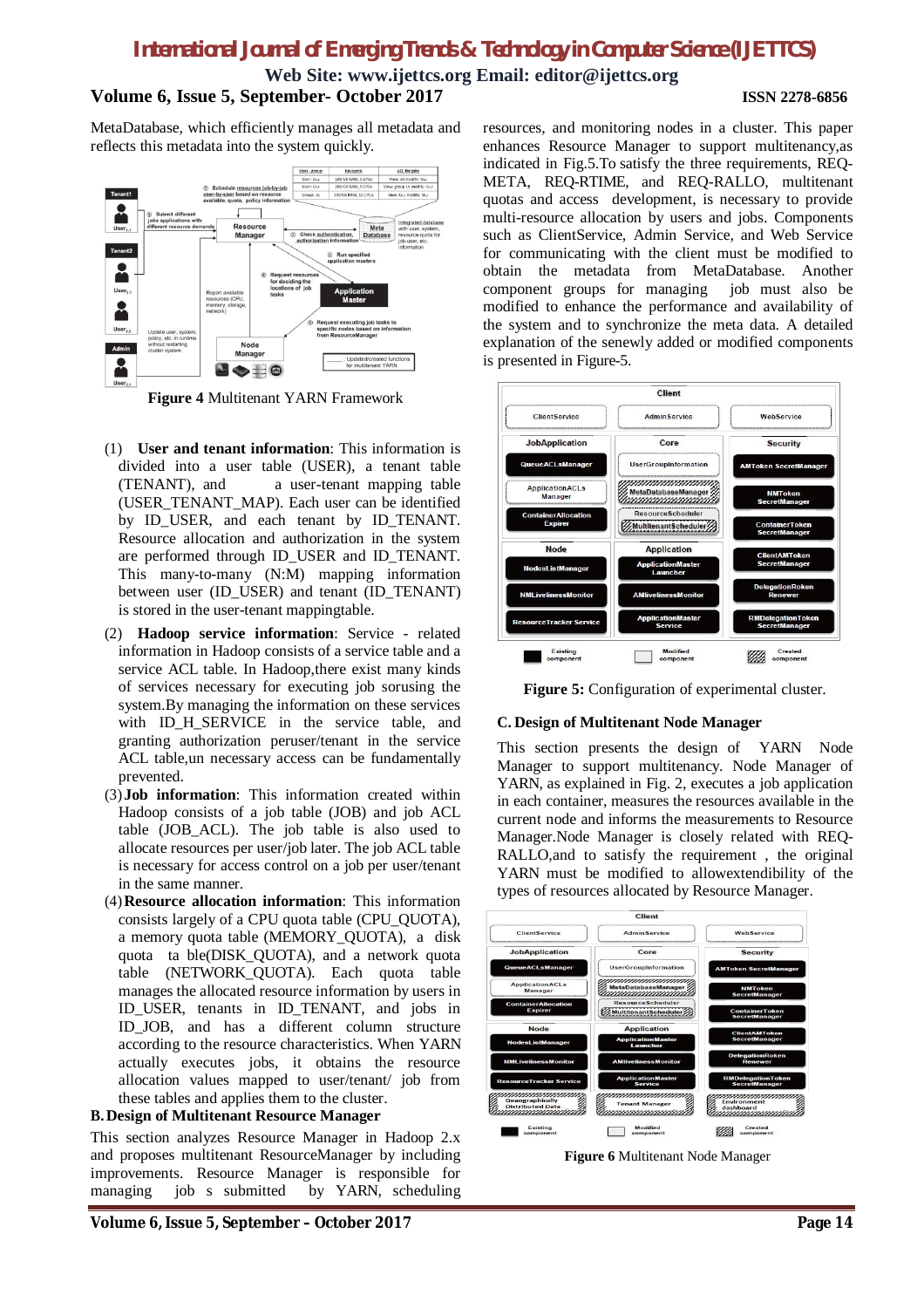**Web Site: www.ijettcs.org Email: editor@ijettcs.org**

#### **Volume 6, Issue 5, September- October 2017 ISSN 2278-6856**

Fig.6 shows multitenant Node Manager designed in this study. A sindicated in the figure,multitenant Node Manager has the same component structure as the existing one; however, it must be re-designed by modifying or extending each internal component for interoperation with theintegratedMetaDatabase.

|  |  |  |  | Table 3: Hadoop and YARN components |
|--|--|--|--|-------------------------------------|
|--|--|--|--|-------------------------------------|

| Component         | <b>Functions</b>                    |  |
|-------------------|-------------------------------------|--|
|                   | - Responsible for container         |  |
|                   | execution within a node             |  |
|                   | - Extended design of the existing   |  |
|                   | component to add types of           |  |
|                   | manageable resources (CPU,          |  |
|                   | memory, disk, and network) and to   |  |
| Containers        | reflect the resource information to |  |
| Launcher          | the container at the start          |  |
|                   | - Monitoring container resources    |  |
|                   | allocated by ResourceManager        |  |
| Containers        | - Modified to allow monitoring      |  |
| Monitor           | CPU, memory, disk, and network      |  |
|                   | - Reporting node status to          |  |
|                   | ResourceManager                     |  |
|                   | - Modified to deliver all           |  |
| <b>NodeStatus</b> | information on CPU, memory,         |  |
| Updater           | disk, and network                   |  |
|                   | - Modified to obtain the            |  |
|                   | information on running              |  |
|                   | applications and extended           |  |
|                   | ontainer resources                  |  |
|                   | - Provide the integrated Meta-      |  |
| WebService        | Database to Web UI                  |  |

# **4. EXPERIMENTAL EVALUATION**

To demonstrate the validity and practical use of the proposed multitenant Hadoop,we performed an actual implementation by modifying Hadoop 2.6.0. In this section, we present the results of the experimental evaluation on the implemented multitenant Hadoop. The major goals of the experiments were as follows:

(1) To validate the Meta Database-based access control, (2) to examine the operation of resource allocation control, and (3) to demonstrate the performance superiority of multitenant Hadoop.

### **A. ExperimentalSetup**

In the experiment, we configured an 10-node Hadoop cluster as illustrated in Fig. 7. Each node had four processors with a 2.4 GHz CPU, 3 GB RAM, 1 GB Ethernet NIC, and 1TB HDD. All nodes executed on unix mint, the proposed multitenant Hadoop, and Java 1.6.0. The first six nodes acted as Hadoop slaves (DataNode for HDFS and NodeManager for YARN). Node 7 was a Hadoop master (NameNode for HDFS and ResourceManager for YARN).

#### **B. Experimental Results andAnalysis**

**Experiment1)**We verified the performance of Meta Data based access control in the proposed prototype. To start the experiment, we first uploaded the file set to HDFS. Next, we randomly created a fixed number of ACL entries for the file set. Then, we restarted the cluster to record the bootstrapping time of the cluster. Note that this time was calculated from the time we started the HDFS cluster until NameNodeswitched into the normal working mode. Then, we performed random commands including reading /modifying ACL information and recorded the corresponding time. We repeated this process several times with an increasing number of ACL entries. As indicated in Fig. 8, the experimental results confirmed that the bootstrapping time of HDFS was completely independent from the number of ACL entries. They indicated that as additional metadata entries were added into the cluster, additional time was required by the cluster to perform the commands. However, this limitation can be solved by applying data base performance improvement methods based on a cluster or cache mechanism. Note that,because in this experiment the number of ACL s entries was changed dramatically, randomly accessing the ACL entries resulted in several major inflection points as shown in Fig. 8 for read and write request cases. This indicates the significant impact of the metadata information on the performance of Hadoop.



**Figure 7:** Performance of multitenant YARN prototype and original YARN

**Experiment2)**We evaluated the performance of the realtime reflectionofmetadatamodification.We compared the execution time of MapReduce applications (Word Count,GrepandPi Estimator) available in Hadoop source code in three cases:1) There was no metadata modification during job execution in the original YARN; 2) there was metadata modification during jobexecution in the original YARN; and 3) there was metadata modification during job execution in the proposed YARN. The three applications were representative of the processing encountered inatypicalmultitenantenvironment.WhiletheWordCountpro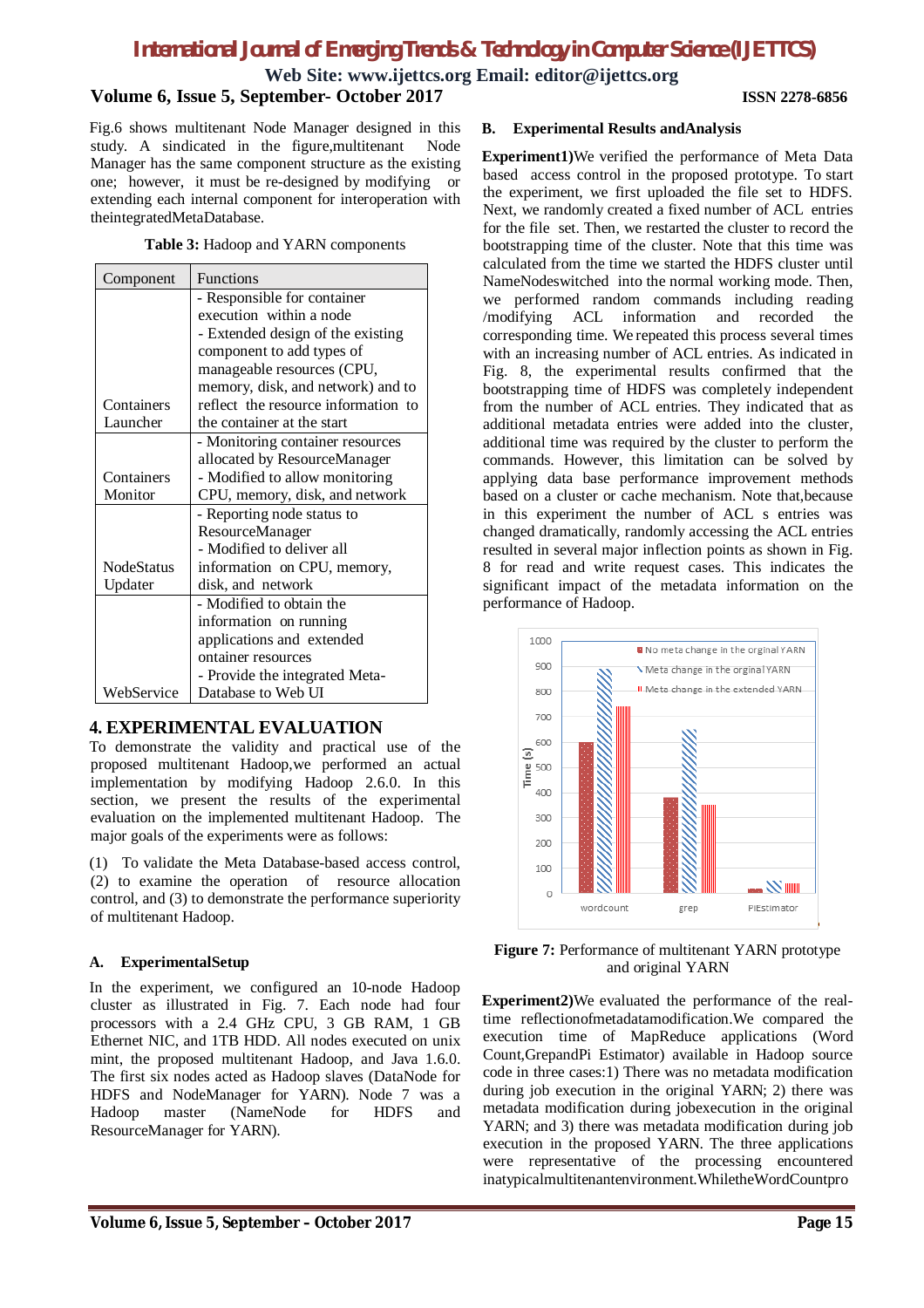**Web Site: www.ijettcs.org Email: editor@ijettcs.org**

### **Volume 6, Issue 5, September- October 2017 ISSN 2278-6856**

gram which calculates the number of occurrences of eachword in a text file and the Grep program which searches for matched lines in a text file based on regular expression matching are I/O bound and CPU-light because there are no expensive calculationsbeingexecuted.Thepiestimatorprogramwhichcalculates an approximation using the Monte Carlo estimation method involves a pure computational workload with virtually no synchronization/communication overhead.

**Experiment 3)** Weexamined the performance of the multitenant YARN prototype with different resource requirements. Forthis,weconstructedan I/O intensive Map Reduce job,where each map task read files from HDFS and w rote files back tothe local disk of the assigned node. This allowed us to verify both disk and network control aspects of MultitenantScheduler. We compared the performance of the proposed MultitenantScheduler with the original CapacityScheduler of YARN by measuring the execution time of the MapReduce jobs for different users. We repeated the experiment ten times and calculated the average as the complete time. The experimental results are illustrated in Fig. 10. We note that, in all cases, the job execution time of the proposed MultitenantScheduler was less than that ofCapacityScheduler. The reason for the superiorperformance that the proposed Multitenant Scheduler with the awareness of available disk and network resources could assign tasks to the more appropriate nodes that satisfied to tally the resource requirements of the Map Reducejob

**Experiment 4):** We have evaluated the experiment of geographically distributed data in multitenant hadoop. For this, we have taken three clusters, one from India, second one from Canada and the third cluster from Singapore. There are nine tenants computed in three clusters, Table 3 presents the sub job sizes in each cluster, which is the number of tasks for jobs. Each cluster has one computation source, each cluster serves one task per second. Table 2 shows the approach of First Come First Scheduling (FCFS) approach across three clusters. Job order of tenants with FCFS is  $A \rightarrow B \rightarrow C$ , x axis represents the queue length (number of tasks to be served). If we use this FCFS scheduling, the average job completion time will be 13.3 s. However, we find that tasks of job A at Cluster2 has a higher completion time, then we may delay job A in favor of other jobs with faster completion time at clusters.

**Table 4 -**job execution in various clusters from various tenants

| Job<br>Arriva | Tenants                   | Cluste<br>r 1 | Cluster | Cluster |
|---------------|---------------------------|---------------|---------|---------|
|               | Tenant <sub>3</sub> , 5,8 | 3             |         | 21      |
|               | Tenant 6,7,8              |               | 18      | 16      |
|               | Tenant1,2,4               | 19            | 25      | 13      |



```
Job A: 25 s
Job B: 19 s
Job C: 27 s
Average: 23.3 s
```


**Figure 8:** Performance of MultitenantScheduler and CapacityScheduler

Job A is submitted by tenants 3,5,8 and this job is distributed across the clusters managed by YARN. Job B is submitted by Tenants 6,7,8 and this job is also executed in all the available clusters but the execution time takes more than the earler job because the clusters already executing the previous jobs. So here FCFS concept is used to attend the jobs execution. In geographically distributed multitenant hadoop systems, tenant will be given to access for every cluster based on the availability and distance. So Tenants will get the more process time than the stand alone clusters.

### **5. CONCLUSIONS AND FUTURE WORK**

In this paper, we proposed an improved approach for multitenant Hadoop to access the shared environment across the globe with high performance. the Performance of Resource Allocation in Multitenancy MapReduce is increased by using YARN and distributed unix environment which is an extension of Hadoop focusing on YARN that could provide multitenant functions. The major contributions of this paper can be summarized as follows. First we thoroughly analyzed the reasons that made it difficult for Hadoop 2.x to provide multitenancy and clearly defined four problems. Then, we derived the five requirements necessary to support multitenancy and resolve these problems. Next, we presented an overall multitenant YARN framework to satisfy the requirements and proposed a detailed component structure and design scheme based on the actual Hadoop source code. Finally, through an actual implementation and experiments, we confirmed the validity and superiority of the proposed multitenant Hadoop. And then, we have implemented the multitenant mechanism with geographically distributed clusters to understand the computational speed across the clusters. So now the multitenant system can be used across